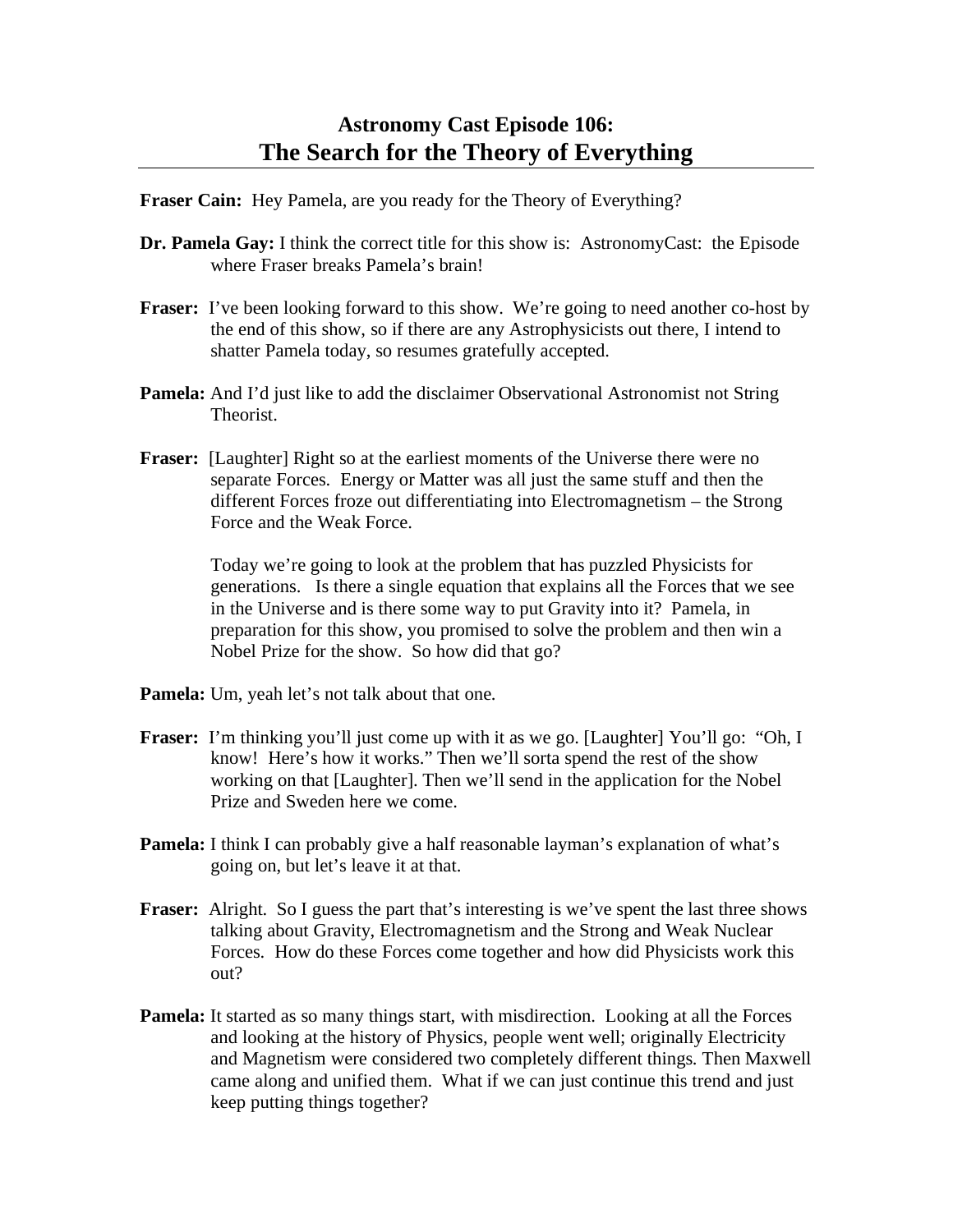So as we develop this Four-Force theory of the Universe, which seems to work, it was Einstein perhaps who first gave the most stubborn attempt at unifying the Forces. What he noticed was the Weak Nuclear Force and the Strong Nuclear Force that had one set of mathematical descriptions.

Gravity and Electromagnetism have their own mathematical formulism. But when you look at the form for Gravity and when you look at the form the Electric Force, they mathematically have the exact same set up.

A constant times two qualities of the particles being looked at, in this case either their Masses or their Charges over their separation squared. He figured that since they must have the same mathematical formulism according to experimentation, then perhaps there is a way to unify these two Forces.

- **Fraser:** Okay, hold on before you go any further. He understood that both Gravity and Electromagnetism decrease their strength by the inverse square of the distance, right? So, the further you get the weaker they become at exactly the same rate and that they both have a Constant. So they just look like they're the same thing. I could see how anyone could look at that and just think they've got to be just two versions of the same Force.
- **Pamela:** As a Physics Prof I'm guilty of teaching the equation for Electric Force and going "look, it's identical to Gravity" and no it's not. [Laughter] What we've learned since then unfortunately is Gravity separated itself off first and Electromagnetism sort of separated itself off last. You really can't get from one to the other without getting through the Strong and the Weak Force, so he couldn't get there.
- **Fraser:** Right. So how far did he get?
- **Pamela:** He didn't get anywhere. He just tried.
- Fraser: But didn't he like end his life working on this?
- **Pamela:** All because you end your life working on a problem doesn't mean you're working on it in a way that leads to anything useful. It's a kind of sad state. In the early parts of Einstein's career, he made amazing breakthroughs. But at the end of his career as well as being an amazing mentor to the field and creating lots of quotes that go on posters nowadays, he was spending his time trying to unite two Forces that just refused to be united.

It was a noble effort and it didn't work. The problem that we have is Physics is controlled by sub-atomic particles and he was looking for a more geometric way, a non-particle way to bring these forces together.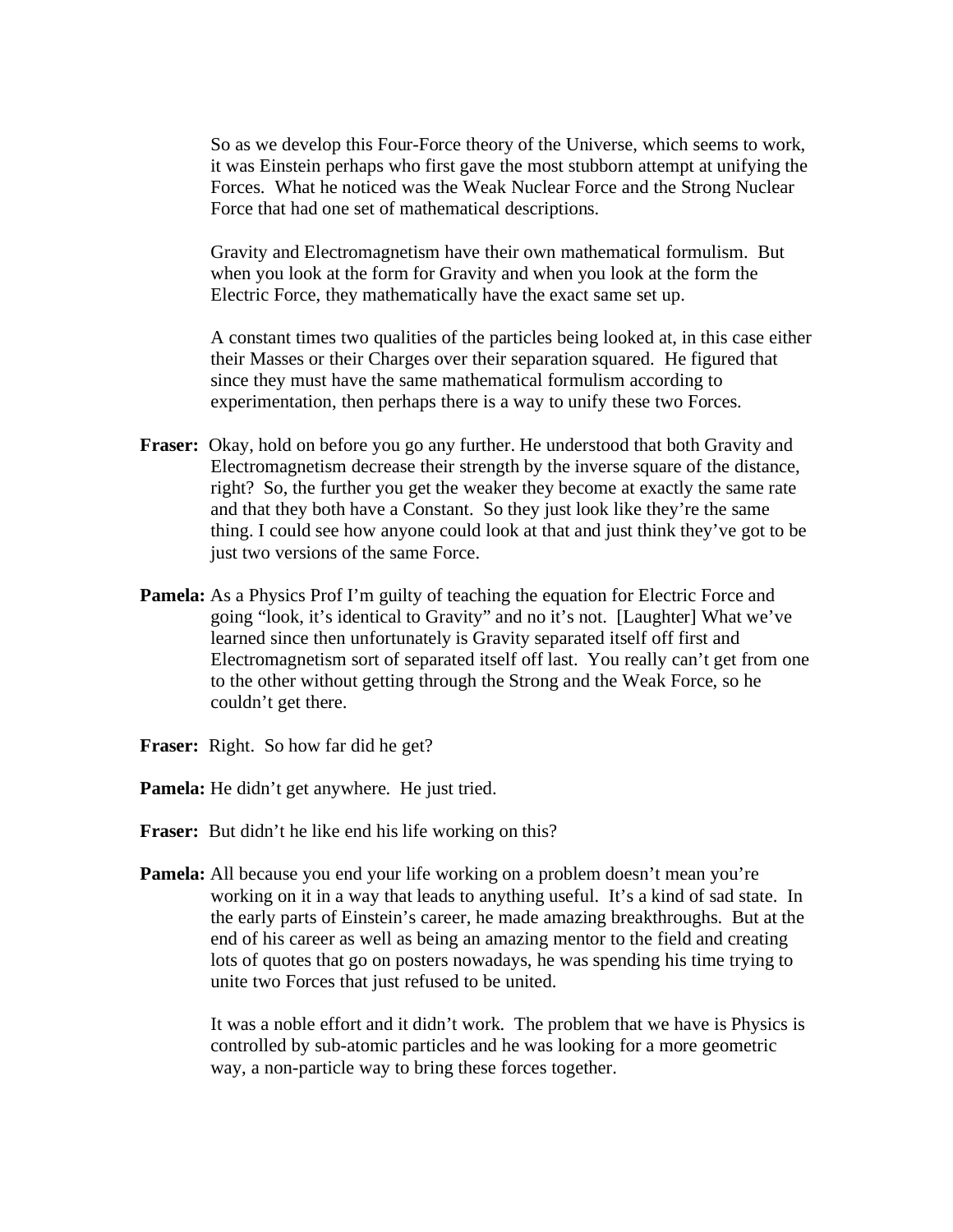It's only as we've started to extend our understanding of Particle Physics, as we've started to discover things like anti-Matter, as we've started to think about things that still aren't testable like Super-Symmetry and String Theory, that we've even found mathematical ways to make it conceivable that we can bring these Forces together.

- **Fraser:** Okay, so it's almost like there was a whole bunch of additional information that has only since recently been seen with the Big Particle Accelerators and some of the other theories that have shown that the problem is a lot more complicated than Einstein might have thought that it was.
- **Pamela:** That's exactly the problem.
- **Fraser:** Right. How then did Physicists understand that Electromagnetism could be collected together with the Weak and Strong Forces then?
- **Pamela:** The first thing that they had to do was look at the particles that mediate the Forces. Look at the Bosons. In this case it's the 4 Electromagnetism – the Photon that carries the Electromagnetic Force and the W & Z Bosons that carry the Weak Nuclear Force.

As you crank up the energy in a system, as you turn up the temperature and the density, the Photons and the W & Z Bosons start to have similar energies. As the Photons have the same Energy as the W & Z Bosons, they start to act in the exact same way. At these higher energies - exact same way is probably too strong a way – but they start to act in ways that you can't differentiate.

- **Fraser:** Okay, whoa! [Laughter] Now as I remember you teaching me, Energy and Matter are interchangeable.
- **Pamela:** Yes.
- **Fraser:** So Photons, which move at the speed of light, can be turned into Matter and anti-Matter at the same time.

## **Pamela:** Yes.

- **Fraser:** So what you're saying is that if you increase the Energies of the Matter of the System, you get to the point where the Photons and the Bosons kind of have the same amount of Energy. If you converted the Photons to Bosons, you'd get the same amount. Is that right?
- **Pamela:** I wouldn't say you're converting anything. You're dealing with...
- **Fraser:** I'm not saying that you're converting but you're saying you have an equivalent amount.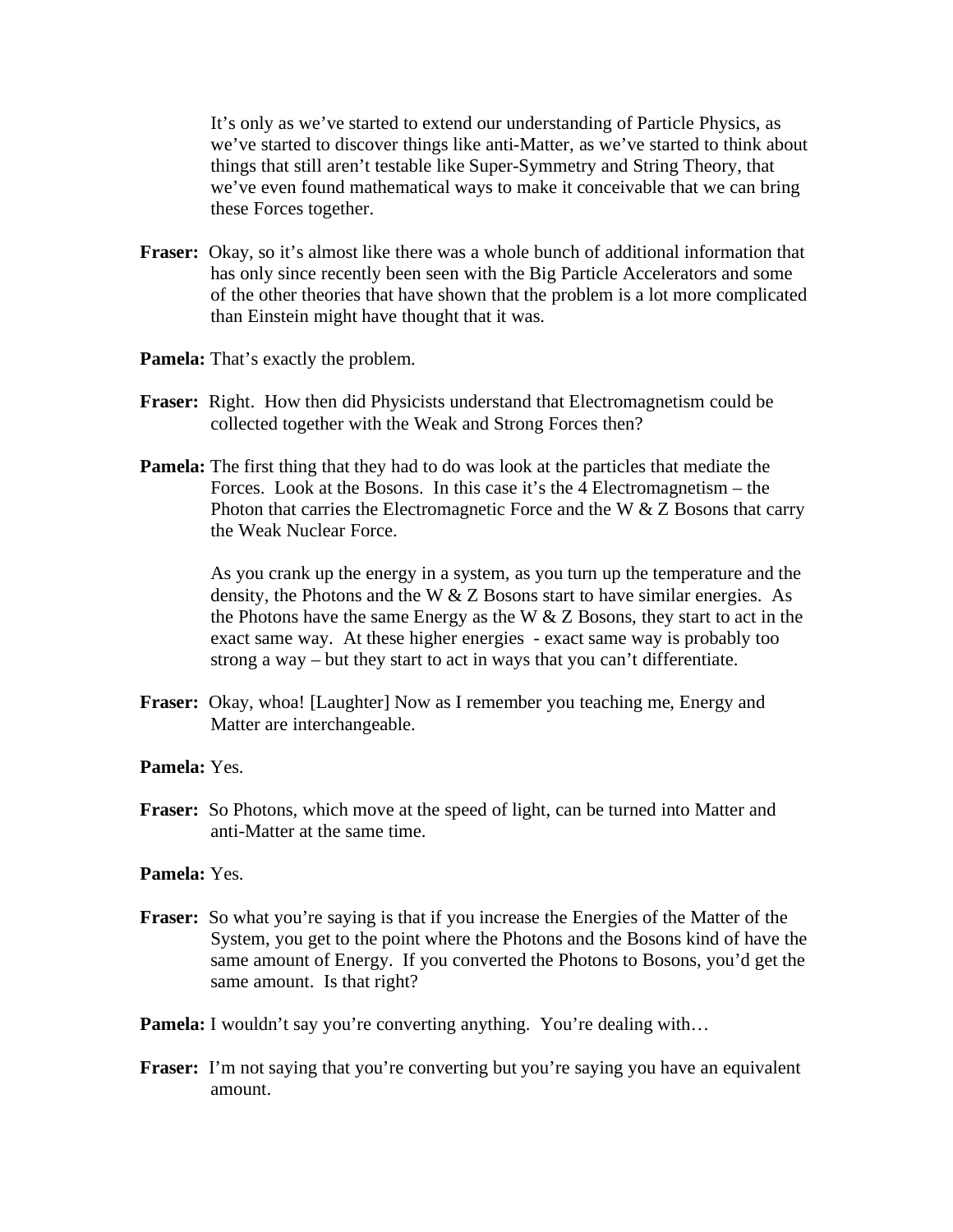**Pamela:** Yeah. The Photons are a type of Bosons. So you have the Photons carrying the Electromagnetic Force and you have the W & Z Bosons - because we named them stupid, you have the W's and the  $Z's$  – are carrying around the Weak Nuclear Force. As you crank up the Energy of the entire system, the Photons Energy goes up too.

> Eventually the Photons are carrying as much Energy as the W and the Z Bosons. Once you get to these super high energies, these super high densities in temperatures you start to not be able to tell the difference between the Electromagnetic Force and the Weak Nuclear Force. At this point the two Forces start acting as a unified Electro-Weak Force.

- **Fraser:** Right. This is the Electro-Weak Force. So where did the Electro-Weak Force actually show up in the Universe?
- **Pamela:** They first started to separate somewhere a little bit before 10 to the minus 10 seconds after the Big Bang so we're still like way beginning of the Universe. But, we're going to go even earlier than this.
- **Fraser:** So fractions after the beginning of the Universe the Big Bang Bang and then you just have the Electro-Weak Force and then moments after that it separates into Electromagnetism and the Weak Force.
- **Pamela:** Yes. The separation starts to occur when the Universe had cooled off. I love this idea. The Universe has cooled off to ten to the 27 Kelvin.
- **Fraser:** It's merely a one followed by [Laughter] 27 zeroes Kelvin.
- **Pamela:** And the Energy at that point is a hundred giga Electron Volts.
- **Fraser:** Right. I think the center of the Sun is like 15 million Kelvins.
- **Pamela:** It's a big High Energy….
- **Fraser:** Yeah, it's pretty High Energy Physics. Now we've taken the two Forces, mushed them together, and then where does the Strong Force come into this?
- **Pamela:** The Strong Force, we haven't actually been able to experimentally say can probably been combined in with the Electro-Weak. But we think it can. This is where we're still kinda working on things. We know there was an Electro-Weak Force, a time when Electromagnetism and Weak were combined.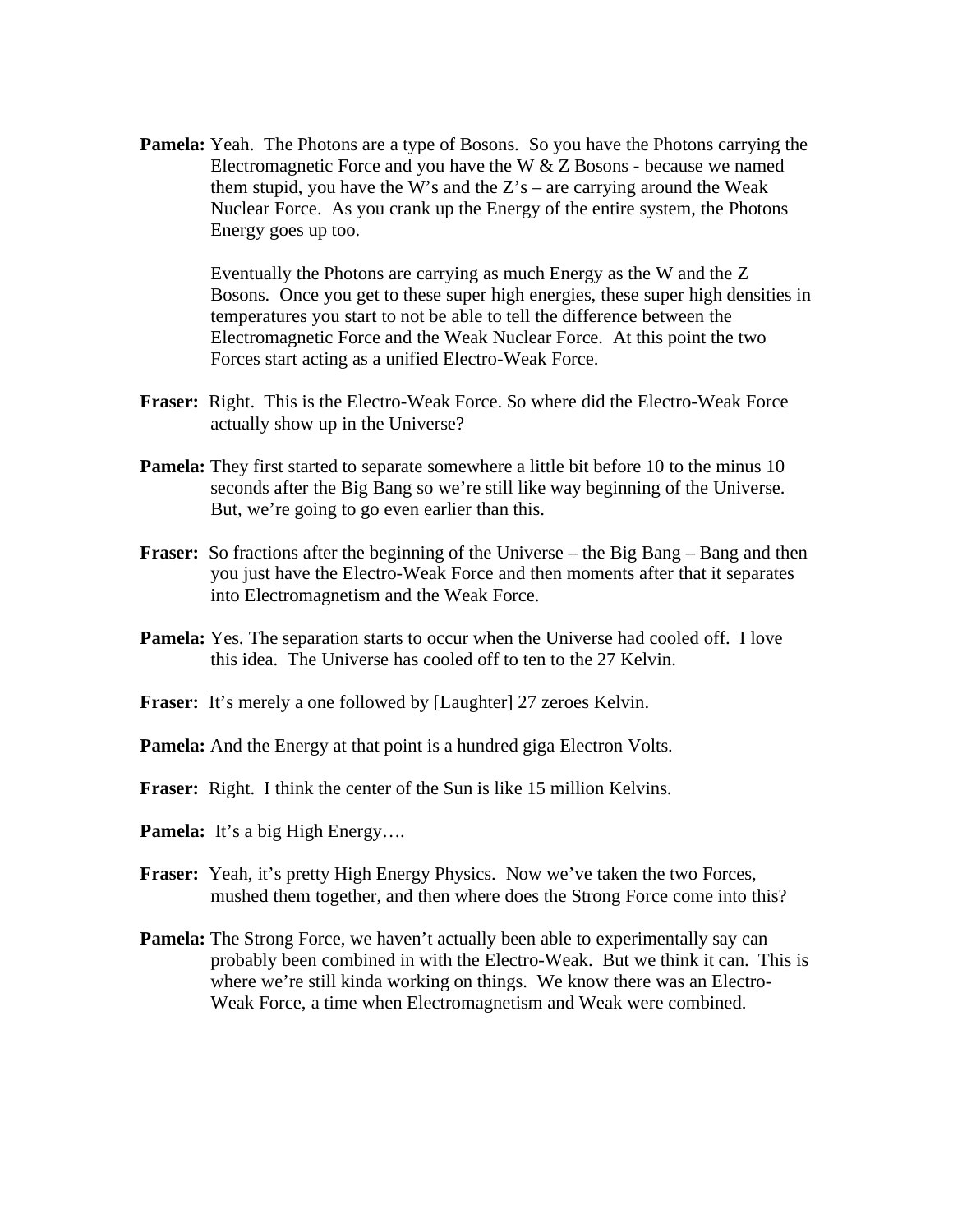We think using what we call Grand Unified Theories that there is an earlier time at a little bit before 10 to the negative thirty-fifth of a second after the Big Bang or so, when the Universe was a mere 10 to the 27 Kelvin, that the Strong Force and the Electro-Weak Force were able to combine using similar mechanisms to how the Weak Nuclear Force and the Electromagnetic Force were able to combine.

You crank the Energy up, all the Bosons start acting the exact same way and when all the Bosons are acting the same way then all the Forces act the same way – we think.

- **Fraser:** If I understand there have been many predictions made by this Theory and so far a lot of these Particles have been detected in the Particle Accelerators that have been used so far, right?
- **Pamela:** This is where things start to get tricky. We have direct evidence of W & Z Bosons. They've been discovered. The Gluons that carry the Strong Nuclear Force are a little bit trickier. We think we have evidence of them. We say we have evidence of them, but it's not like we've tracked one in a bottle and carried it around.

The problem with Gluons is they only exist inside Nuclei. And to get at a Gluon you have to break something into lots of little tiny bits and thus you've broken apart the thing that the Gluon lives inside.

So we see what looks like the Energy of a Gluon falling apart, but it's a little bit harder to understand how to combine the Physics when we can't take a Gluon and study it.

- **Fraser:** This is going to be one of the objectives I guess of the Large Hadron Collider, right? Crank the Energies up to another level where you might be seeing Gluons all day long.
- **Pamela:** You're still breaking apart the things they live within. You're still breaking up what we call Hadrons – the Particles that are inside Nuclei. As long as those things are broken up the Gluons are unstable, they're just falling apart.

What the Large Hadron Collider is going to do is find us another one in the missing Bosons. This is the Higgs Boson. One of the things that is also kinda broken with our current understanding is we don't know where Mass comes from. One of the really troubling things that we have to deal with is why is it that when Electromagnetism and the Weak Force split we ended up with the Photon which has no Mass and we ended up with the W & Z Bosons that have Mass and why is it that the Gluons have so much Mass or Energy however you want to look at it?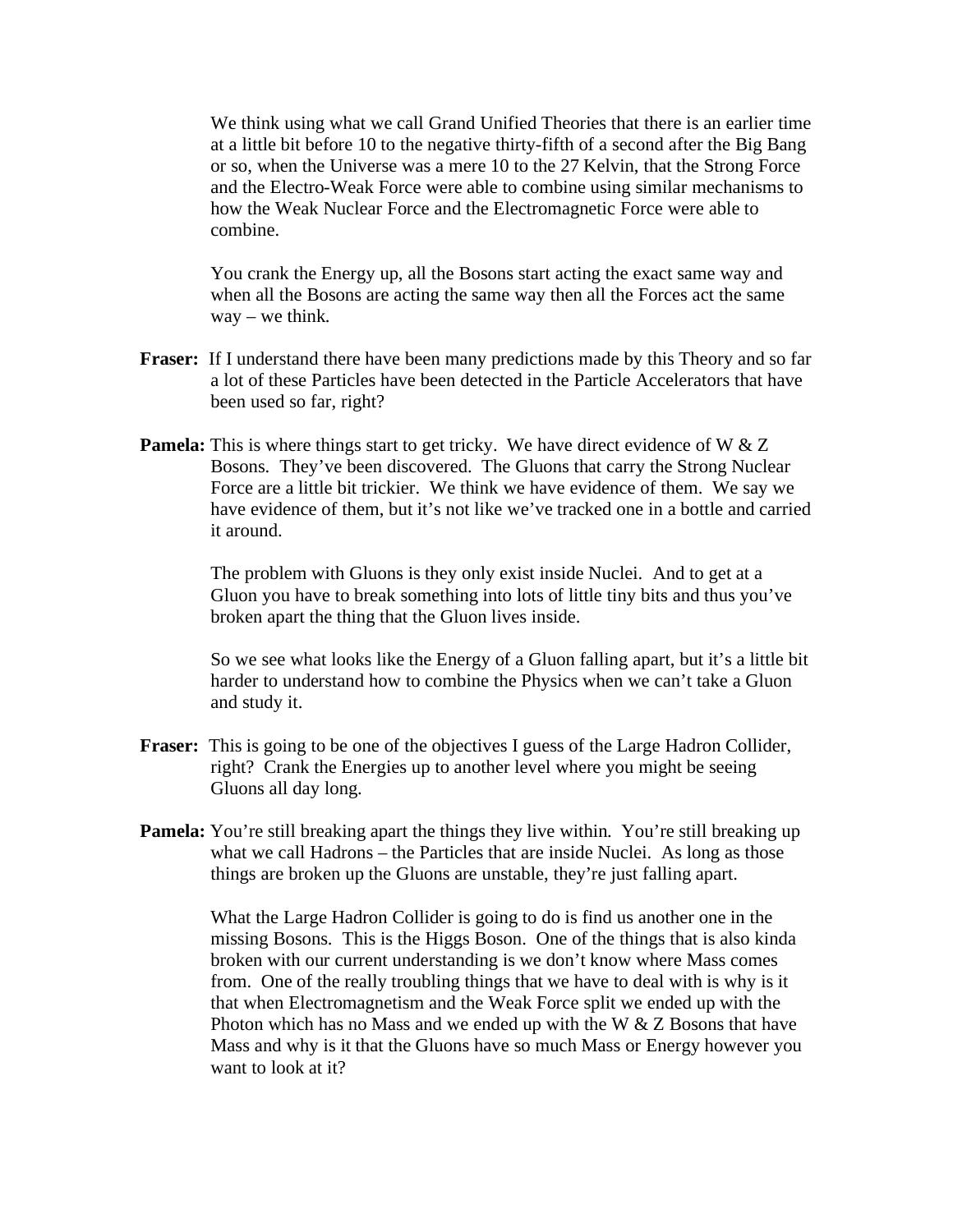This is one of those things that really confuse us. We think that it is the Higgs Boson that brings Mass to things. The more we can learn about the Higgs Boson the more we can understand how it is able to do all the crazy things it does.

- **Fraser:** The hope is that the Large Hadron Collider will have enough Energy to be able to actually be able to start generating these Higgs Boson Particles so that Scientists will be able to detect them and work the accurate numbers for the Higgs Boson into their calculations.
- Pamela: It's a goal.
- **Fraser:** Yeah. All right so this is the Standard Model, right? We're kinda up to the Standard Model here...
- **Pamela:** Yeah.
- **Fraser:** ... of Physics where the  $E^{m}$  becomes the Electro-Weak and then the Electro-Weak merges in with the Strong Nuclear Force…I think you said earlier in the show then the first Force to hive?  $14:29$  off was Gravity. I'm assuming then that if we just crank the Energy levels even higher the Gluons start to act like Gravitons?
- **Pamela:** Well and here's where we just don't know. We have a Particle Physics understanding of how Electromagnetism works. We have a Particle Physics understanding of how the Electro-Weak Force works and of how the Strong Force works by itself.

We're still working on the Grand Unified Theory that gets us all the way to uniting these Forces together. But we don't have a Particle Physics understanding of Gravity. When we look at Gravity if you follow Einstein's way of visualizing it, it is a change in the Geometry of Space.

Now we're trying to switch over to a Quantum Mechanics view of everything where Force is carried by Particles; where nothing is smooth and where you're dealing with probabilities and Gravity just doesn't fit within that way of looking at things.

As we have been trying to unify the Forces, we have to first find a Quantum Mechanics view of how Gravity works – Quantum Gravity. We don't have that. In order to try and get there people have been going lots of different directions and as near as we can tell the best way to get there from here is perhaps through String Theory.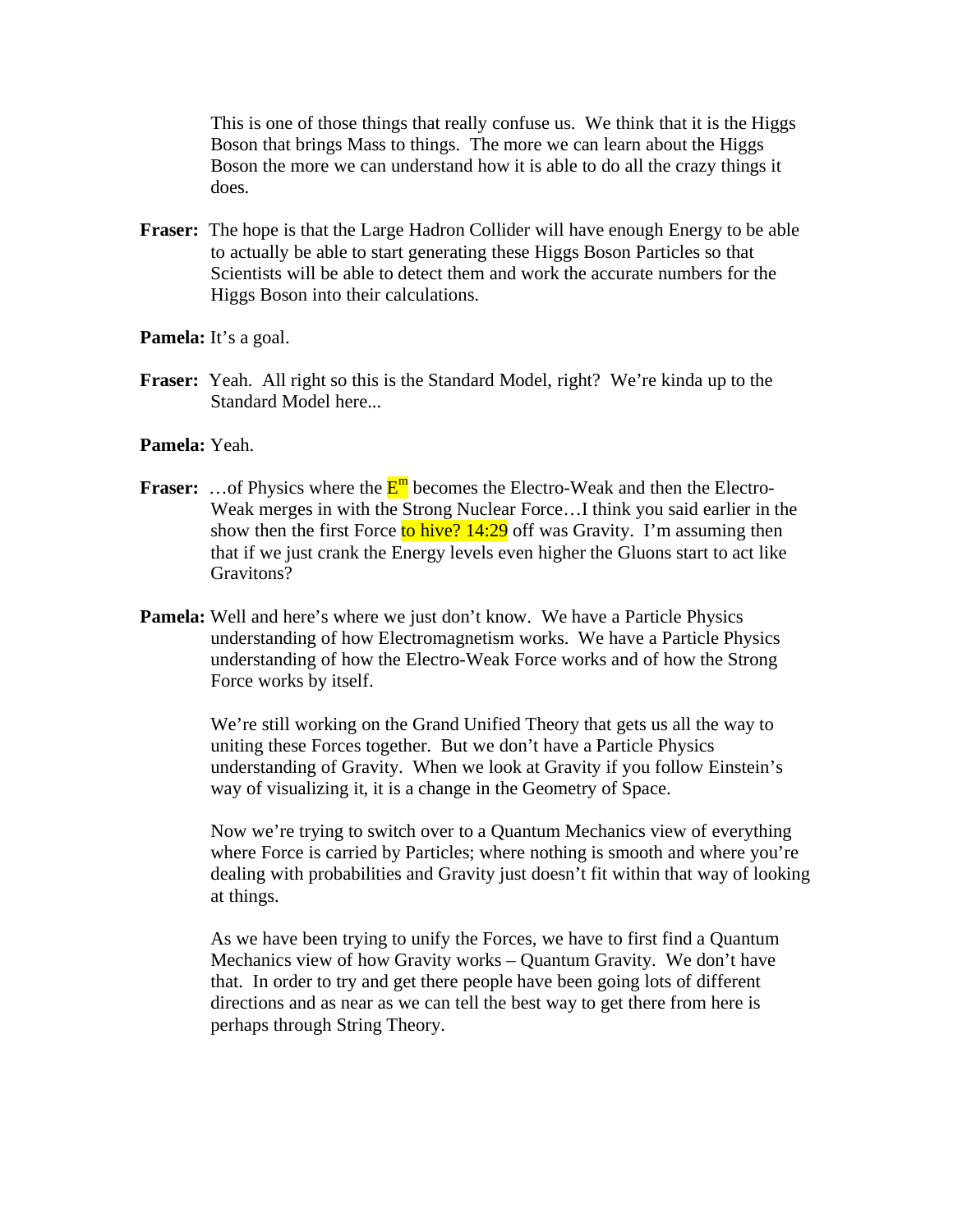**Fraser:** I'm going to put a line in the sand right now and say up until now we have lots and lots and plenty of evidence. We're going to move into pure speculation [Laughter] land.

> It kills us to do it because we love facts-based observational Astronomy but we know that a lot of you are really interested in this subject. We're going to move forward into the purely theoretical – the land where there is no evidence there is only theories. [Laughter] So proceed.

- **Pamela:** Well, okay but first let's start a little bit more grounded in what we actually know. We have to …….
- **Fraser:** I drew a line!

## **Pamela:** I know.

- **Fraser**: We have a line in the sand here. Okay, I'll let you go back as long as we can go back into crazy land again when we're done. [Laughter]
- **Pamela:** So we have to start with the Standard Model of Particle Physics and we have to show that it is broken. When we look at all the stuff that's out there, all the stuff that's making you, me, tables, chairs, all that sort of stuff we find there are six happy little Quarks.

The up and down Quarks conveniently make the Protons and Neutrons which are stable. They line up in our happy little first-generation part of this chart conveniently with the Electron and the Electron Neutrino all stable themselves.

Then we end up with a second generation – two more Quarks two more of what we call Leptons. Electrons and Electron Neutrinos are Leptons. So we have this generation that includes a Muon and then we have a third generation  $-2$ more Quarks. Another Lepton - the Tau Particle and the Tau Neutrino to go with it. Everything nicely lined up like little soldiers.

Also matching these we have our 4 Bosons. We have the Photon, the Gluon, and the W & Z Bosons. Everything lines up symmetrically. There's no reason for this. This actually led one Nobel Laureate to say who ordered the Tau Particle when it was finally discovered? Symmetries without reason are confusing but we're about to make it worse.

In trying to understand how it is that you can combine the Quarks to build Hadrons and how everything has Mass, we realized we couldn't get there from here easily. The Higgs Boson introduced a lot of challenges. The way to get around those mathematical challenges was to then introduce a new Particle to match every Particle we already knew.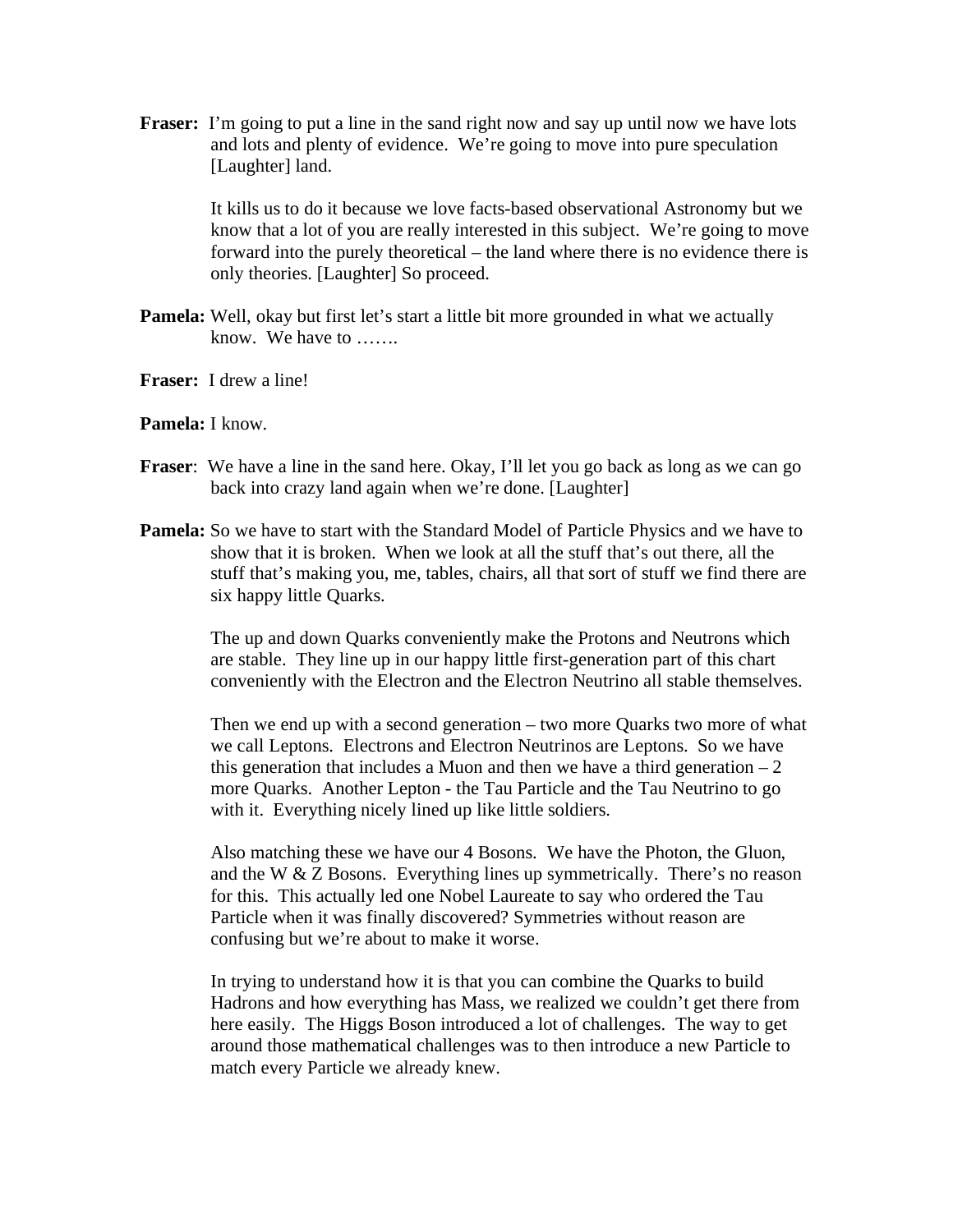- **Fraser:** Wait, hold on a second we haven't even discovered the Higgs Boson yet but Physicists are predicting the Higgs Boson but they already know what their problem is with the Higgs Boson?
- **Pamela:** [Laughter] Yes. We've had this happen before. This was actually a problem that was dealt with in the  $19<sup>th</sup>$  Century with the Electron. We couldn't explain the Mass of the Electron. There's just too much stuff stuck into too small an area.

The way we were finally able to explain the creation of Electrons was through anti-Matter. Because we have Electrons and Positrons the anti-Matter version of the Electron, it's possible to figure out mathematically how this stuff, all the Charge, all the Mass into basically a point in Space to create an Electron.

- **Fraser:** So we've got the Matter and we've got the anti-Matter and they come together and produce a tremendous amount of Energy or we go the other way, we turn Energy into Matter and anti-Matter. I don't understand what that has to do with the Higgs.
- **Pamela:** We basically took and said okay we have all these normal Matter Particles and now we're going to double the number of Particles by creating anti-Matter and it fixed all the math.

Then we had the Higgs Boson and we couldn't figure out how to make it interact politely with all the things that had Mass. We were kind of confused by things like Photons don't have Mass and Gluons have a high amount of Energy which is like having Mass.

This made no sense. The way around it seemed to be to create yet another entire family of Particles.

**Fraser:** So just to make the Higgs work, you then have to predict a whole pile of additional Particles on top of that. So, it's almost like they all come together.

> You get the Higgs and then you get some other Particle that makes it work and the only way you can have that Particle that makes it work is have a whole bunch more particles.

- **Pamela:** Yes. We're okay with this.
- **Fraser:** [Laughter] Okay with this, all right.
- **Pamela:** [Laughter] This is actually something that sort of kind of maybe makes predictions that are provable. The Super Symmetric Partners – the Spartners have sort of kind of predicted Masses and the lightest of them is something that we like to blame Dark Matter on sometimes.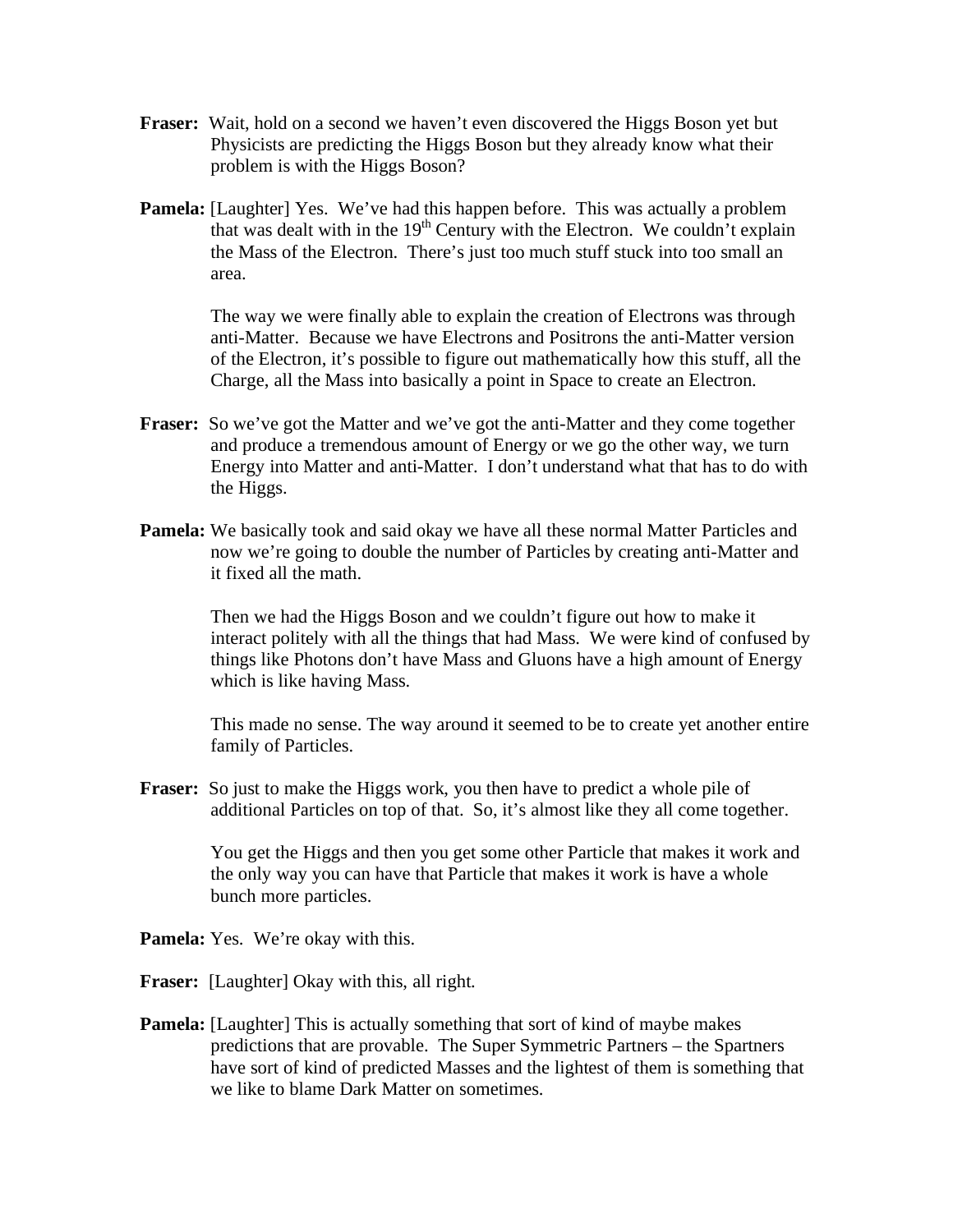It's possible the lightest of these Super Symmetric Particles might be something Large Hadron Collider could get at.

**Fraser:** So would there then be an equivalent – you went through all the Particles in all their happy shapes and all lined up like they're little soldiers – there would be Symmetric Particles for all of those?

**Pamela:** Yes!

**Fraser:** Right and including the as of yet undiscovered Higgs.

**Pamela:** Probably.

- **Fraser:** But like what does this have to do with Gravity?
- **Pamela:** Now we're trying to figure out how to mathematically describe all of this. In the process of trying to describe all of these Particles, Scientists struck on the idea of what if Particles are nothing more than Strings that are oscillating in different ways and the way they oscillate defines the different characteristics of the different Particles.

This is where the math gets scary. It's out of trying to come up with the math that describes all of these different Particles that as you start to try and figure out how to build a Proton out of Quarks? How do you build Neutrons? How do you build what we call Hadrons?

Protons and Neutrons are Hadrons. In the process of trying to figure this out, they ended up with this weirdo Particle that had a set of characteristics including no Mass that wasn't generally useful unless it just happened to be the Graviton. It actually sorta fell out of the math that you could build using String Theory a Particle that led to Gravity.

- **Fraser:** Oh, okay let me have another shot at this. In creating that whole collection, that Super Symmetrical set of Particles you got one Particle in that that could work for Gravity.
- **Pamela:** Once you start to try and figure out how to build Neutrons and Protons out of Strings.
- **Fraser:** I see so it's like if you can use this method where the math seems to work that allows you to build Protons and Neutrons out of these Particles, one of the happy side effects is that it also helps to explain Gravity.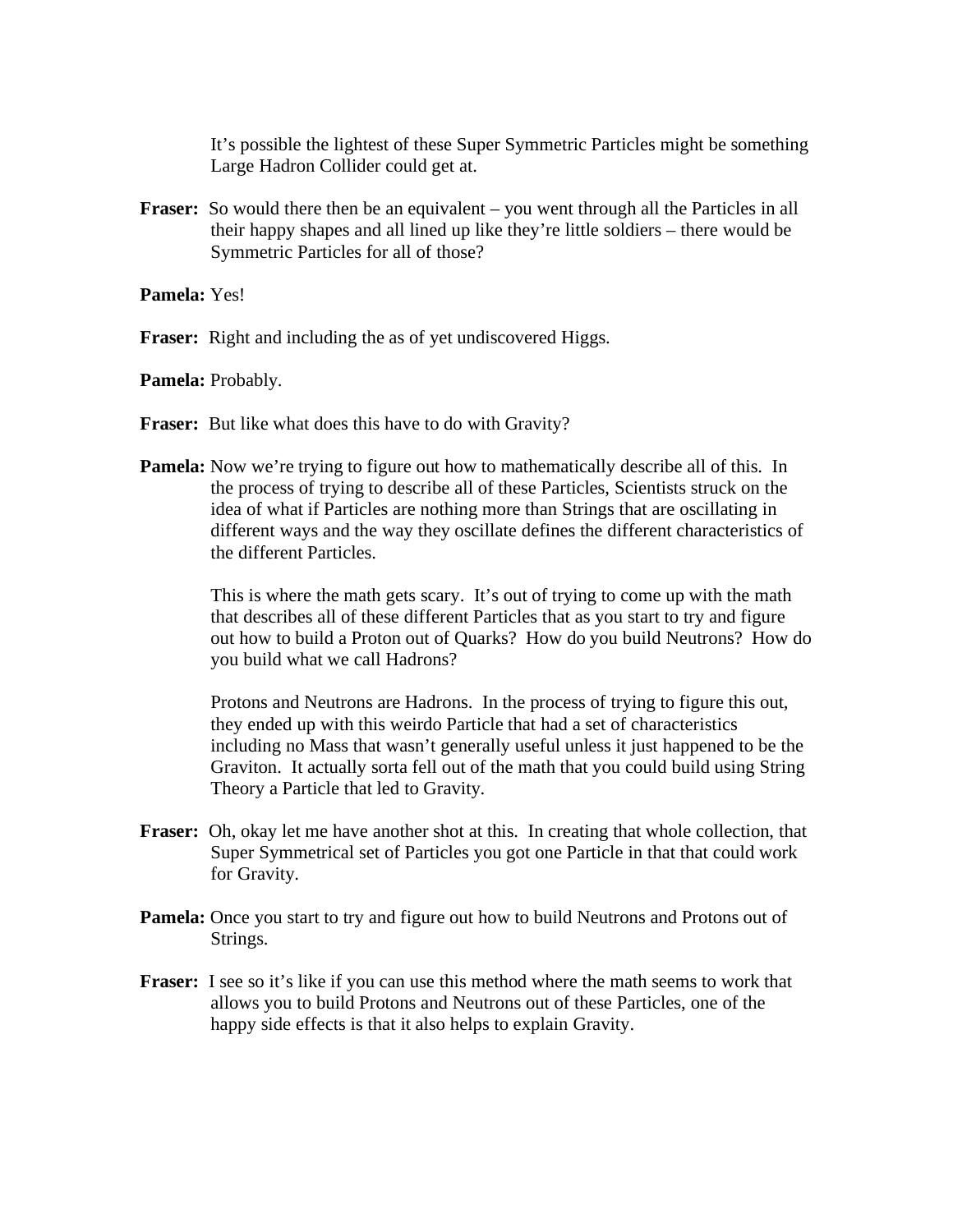**Pamela:** Right. There are lots of other things that are falling out of these theories. We start to end up with weird characteristics like the Proton, the thing that basically Atoms need in order to act like happy Atoms. Protons decay eventually so there's this possibility that in like ten to the 44 years or some obnoxiously large number like that Protons will start decaying in the way that like Uranium breaks down into other different things.

> Except in this case the Protons are breaking down into Energy. This sort of causes things like those Black Holes and White Dwarfs and Lone Solid Planets without Stars that are the only things left after the Energy Death of the Universe. They start evaporating.

**Fraser:** Yeah, I know we talked about that a bit in one of our shows. The Large Hadron Collider for starters should be able to, if we're lucky, detect some of those heavier particles and maybe put some parameters on the Super Symmetry.

> On that whole other collection of Particles that mirrors the Higgs Boson. So, find the Higgs Boson and then find the Symmetrical Particle for it and maybe keep going up the chain. Is that right?

- **Pamela:** Yeah, that's unfortunately the fate we have and none of the things that we know about currently will help us really understand is this String Theory or is this just a really ugly Particle Universe where these are all just stand-alone little Particles.
- **Fraser:** I think that without you actually going into the math of String Theory, I hope that gives people the understanding of where String Theory comes from. It's a way to mathematically solve the introduction of these Super Symmetrical Particles.

One of the happy outcomes of that is that it might predict how Gravity works with the rest of the Particles. So is there sort of a whole other line of thinking?

**Pamela:** Right now, String Theory is the direction everyone is going in. There are people who are thinking Super Symmetry doesn't require Strings. We don't really have any other alternatives. There's a bunch of different flavors of String Theory but it really all boils down to strings.

> There are a lot of people – myself included – that are just kind of hoping that maybe some young genius will come along a new way of visualizing the Universe that might open our eyes to some sort of creative idea.

We've been working on String Theory since about 1970. There hasn't been a major breakthrough the way Einstein said "let's look at everything in terms of Geometry." We need that young genius to think out of the box and think creatively to bring all the pieces together.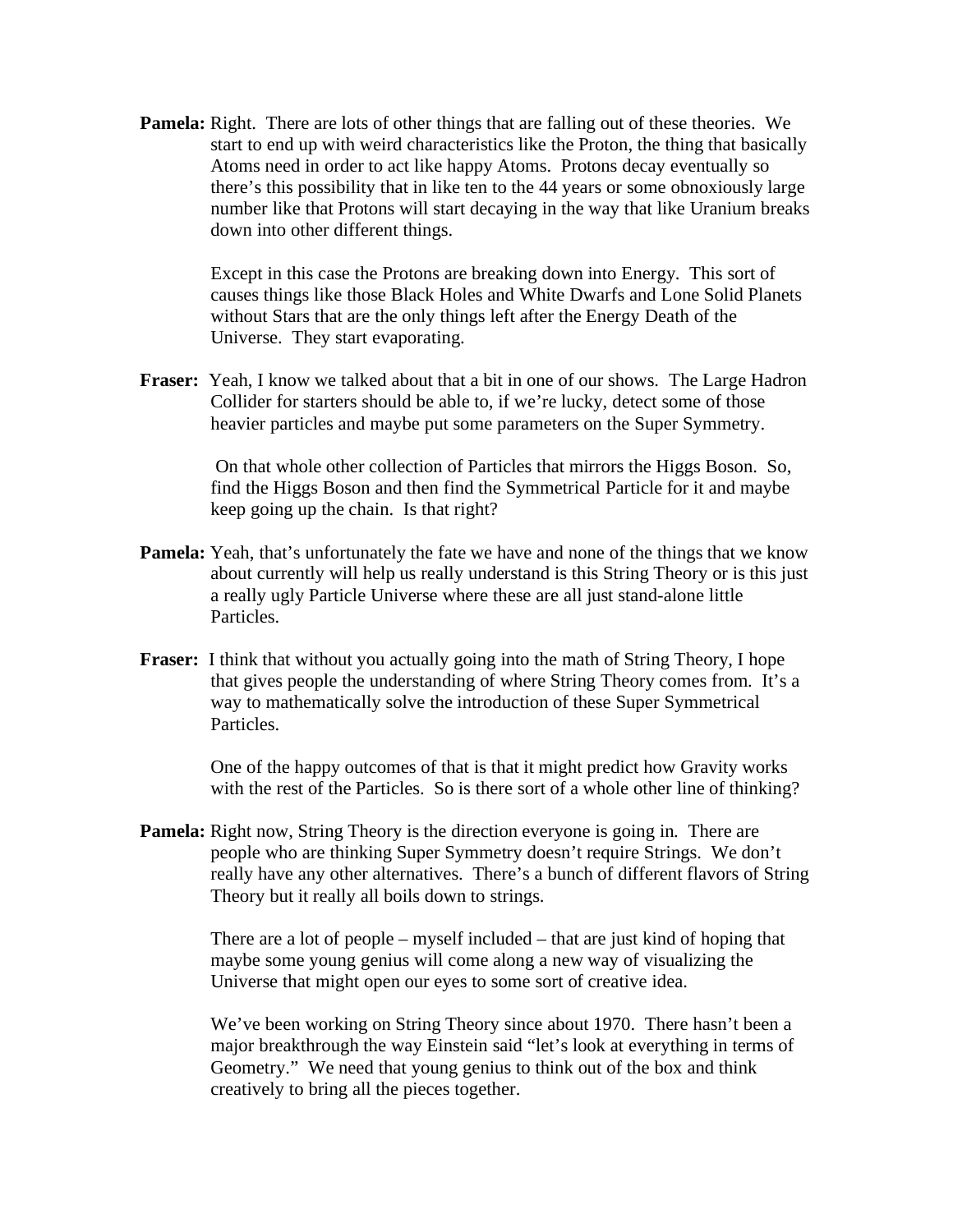- **Fraser:** As I understand String Theory is going to be almost impossible to observe observationally.
- **Pamela:** Right. There are a few predictions like Cosmic Strings fall out of some of the theories and the Cosmic Strings and String Theory – the use of the word String its different strings in these two cases.

In the case of Cosmic Strings you end up with basically this high, high density line through Space where it's basically a line where the dimensions don't line up right. Sort of like when you get ice cracking as it freezes in a lake.

In this case as the Universe solidified out and ended up with these faults in its structure. It's possible that these things exist and we might someday detect one. There were a couple papers a few years ago of possible detections but none of them ever panned out.

- **Fraser:** Right as I recall these are where you might get the first moments after the Big Bang magnified in the structure of the Universe as the Universe went through its inflation and expanded any little changes, permutations would just get blown up, really magnified into the Universe, right? You can see it.
- **Pamela:** Right. There are people who have predicted that if you build a telescope that has a thousand square kilometer surface area that works in the Radio, maybe you can detect other features in the Sky. But, that's a telescope we don't exactly have the resources to build.
- **Fraser:** Yet. [Laughter]
- **Pamela:** Okay, so if we go and grab an Asteroid, tear it apart and turn it into a Radio telescope...right now we're not there. So right now we have no way to tell all of these different proofs apart. It's frustrating.
- **Fraser:** So, in other words there are apart from Super Symmetry there are no really serious attempts to unify Gravity and the other Forces.
- **Pamela:** This is the direction we're going in right now for better or worse.
- **Fraser:** That's why billions have been spent to build the Large Hadron Collider and hopefully within the next couple of years, new Particles will freeze out of the energies and we'll be able to see them.
- **Pamela:** And what's cool about that Large Hadron Collider is it could always turn up something we never predicted forcing us to rethink everything but giving us an experimental starting point. And that's just cool.